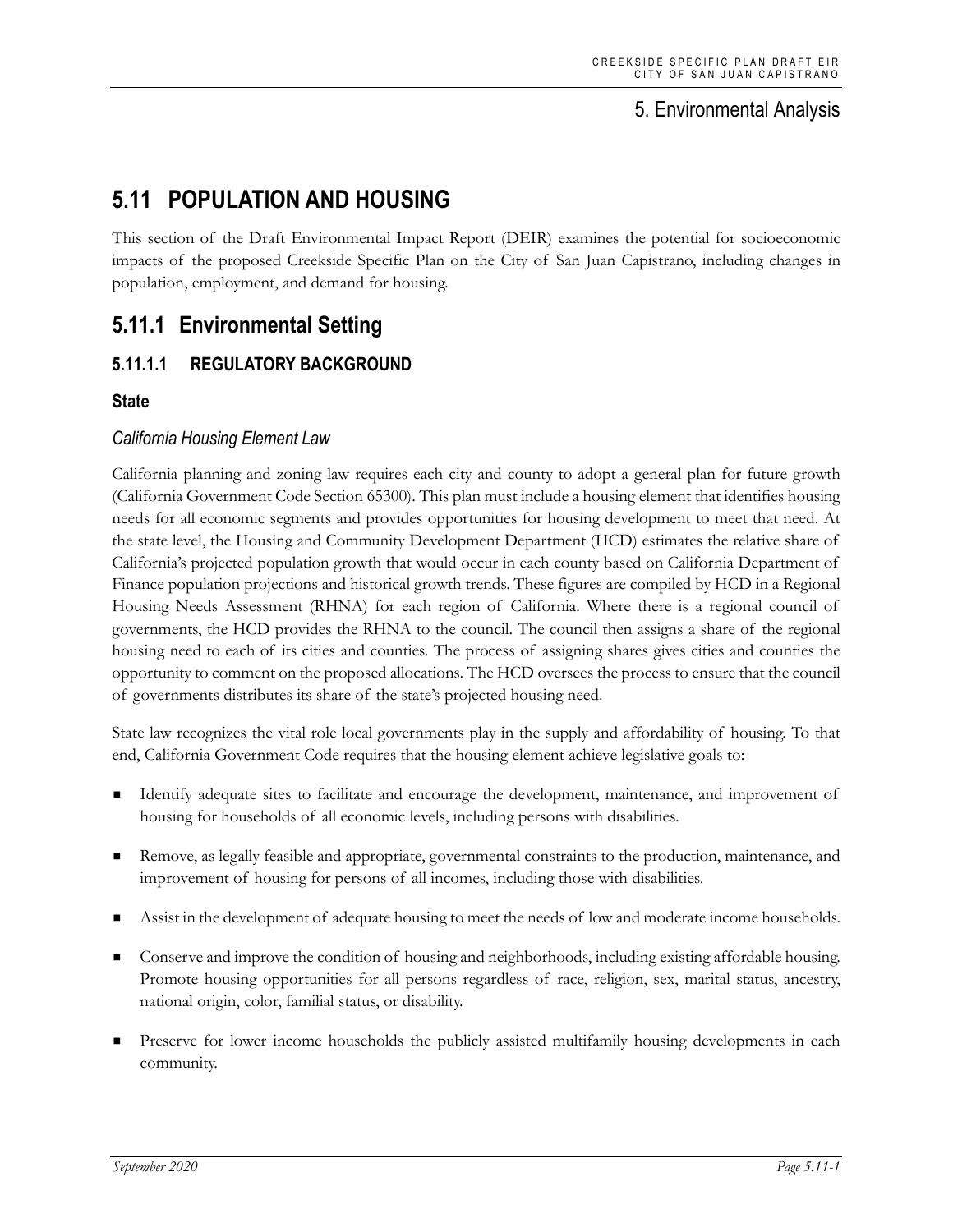California housing element laws (California Government Code §§ 65580–65589) require that each city and county identify and analyze existing and projected housing needs within its jurisdiction and prepare goals, policies, and programs to further the development, improvement, and preservation of housing for all economic segments of the community commensurate with local housing needs. The City of San Juan Capistrano General Plan Housing Element was certified in 2017 for the 2014–2021 housing element cycle.

### *Housing Accountability Act*

The Housing Accountability Act (HAA) requires that cities approve applications for residential development that are consistent with a city's general plan and zoning code development standards without reducing the proposed density. Examples of objective standards are those that are measurable and have clear criteria that are determined in advance, such as numerical setback, height limit, universal design, lot coverage requirement, or parking requirement. Under the HAA, an applicant is entitled to the full density allowed by the zoning and/or general plan provided the project complies with all objective general plan, zoning, and subdivision standards and provided that the full density proposed does not result in a specific, adverse impact on public health and safety and cannot be mitigated in any other way.

Assembly Bill (AB) 678 amends the HAA by increasing the documentation and standard of proof required for a local agency to legally defend its denial of low-to-moderate-income housing development projects. If the local agency considers the housing development project to be inconsistent, not in compliance, or not in conformity, the local agency is required to provide the applicant with written documentation identifying the provision or provisions and an explanation of the reason or reasons it considers the housing development to be inconsistent, not in compliance, or not in conformity within specified time periods. If the local agency fails to provide this documentation, the housing development project would be deemed consistent, compliant, and in conformity with the applicable plan, program, policy, ordinance, standard, requirement, or other similar provision.

### *AB 1515: Reasonable Person Standard*

AB 1515 specifies that a housing development project is deemed consistent, compliant, and in conformity with an applicable plan, program, policy, ordinance, standard, requirement, or other similar provision if there is substantial evidence that would allow a reasonable person to conclude that the housing development project or emergency shelter is consistent, compliant, or in conformity. This bill added additional findings related to the Housing Accountability Act in this regard.

### **Regional**

### *Southern California Association of Governments*

Southern California Association of Governments (SCAG) is a regional council of governments representing Imperial, Los Angeles, Orange, Riverside, San Bernardino, and Ventura counties, which encompass over 38,000 square miles. SCAG is the federally recognized metropolitan planning organization for this region and a forum for addressing regional issues concerning transportation, the economy, community development, and the environment. SCAG is also the regional clearinghouse for projects requiring environmental documentation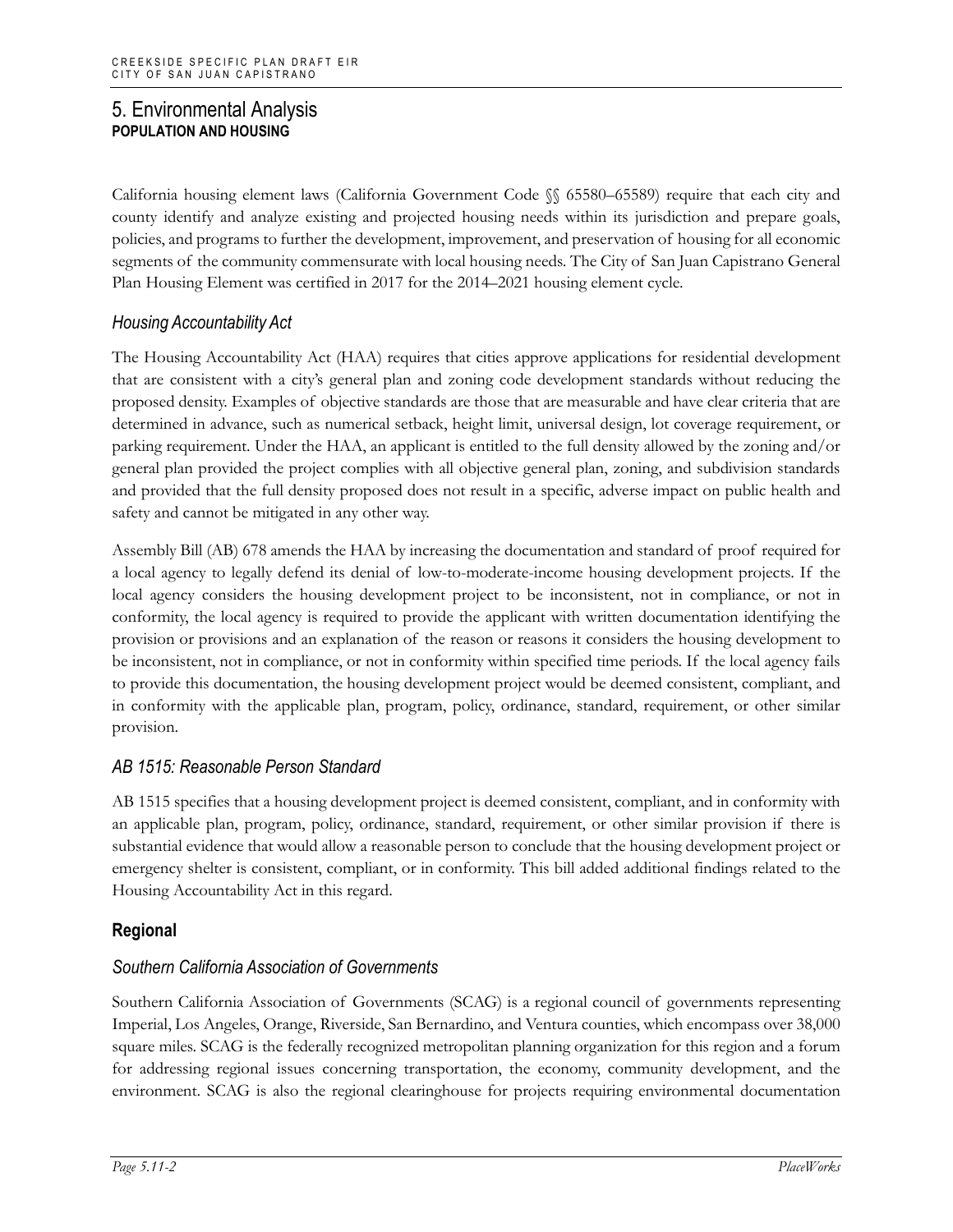under federal and state law. In this role, SCAG reviews proposed development and infrastructure projects to analyze their impacts on regional planning programs. As the southern California region's metropolitan planning organization, SCAG cooperates with the South Coast Air Quality Management District, the California Department of Transportation, and other agencies in preparing regional planning documents. The City of San Juan Capistrano is within the Orange County Council of Governments subregion of SCAG.

SCAG has developed regional plans to achieve specific regional objectives. On April 7, 2016, SCAG adopted the 2016–2040 Regional Transportation Plan/Sustainable Communities Strategy (2016–2040 RTP/SCS), a long-range visioning plan that balances future mobility and housing needs with economic, environmental, and public health goals (SCAG 2016a). This long-range plan, which is a requirement of the state of California and the federal government, is updated by SCAG every four years as demographic, economic, and policy circumstances change. A component of the 2016–2040 RTP/SCS is a set of growth forecasts that estimates employment, population, and housing growth. These estimates are used by SCAG, transportation agencies, and local agencies to anticipate and plan for growth. SCAG partially adopted the Connect SoCal plan (2020-2045 RTP/SCS, update to the 2016-2040 RTP/SCS) on May 7, 2020 for the limited purpose of meeting Federal transportation conformity. Full adoption is planned in September 2020.

### **Local**

Development of housing in the City of San Juan Capistrano is guided by the goals, objectives, and policies of the general plan and housing element. The City of San Juan Capistrano General Plan includes the following goals and policies on population and land use:

### *Housing Element*

- **Goal 1:** Provide a broad range of housing opportunities with emphasis on providing housing which meets the special needs of the community.
- **Goal 2:** To the maximum extent feasible, encourage and provide housing opportunities for persons of lower and moderate incomes.
- Goal 3: Reduce or remove governmental constraints to the development, improvement, and maintenance of housing where feasible and legally permissible.
- **Goal 4:** Create and maintain decent housing and a suitable living environment for all households in the community.
- **Goal 5:** Promote equal opportunity for all residents to reside in housing of their choice.

### *Land Use Element*

- **Land Use Goal 2:** Control and direct future growth within the City to preserve the rural village-like character of the community.
- **Land Use Goal 3:** Distribute additional population within the City based on risk factors.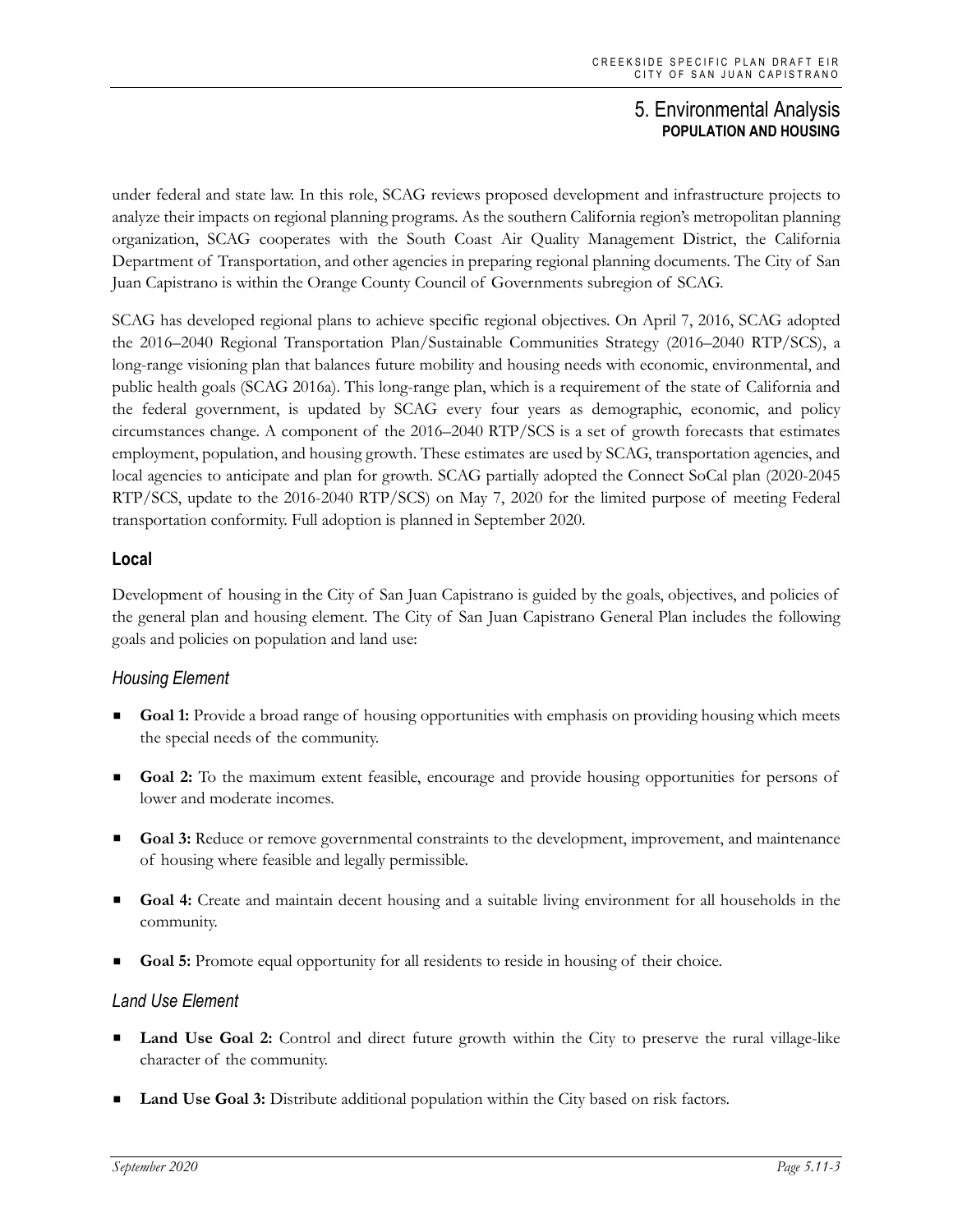**Land Use Goal 6:** Enhance or redevelop underperforming commercial centers.

## **5.11.1.2 EXISTING CONDITIONS**

#### **Population**

#### *US Census Data*

The United States Bureau of the Census publishes population, household, and employment data gathered through the decennial census. The most recent census was conducted in 2010. The American Community Survey (ACS) is a nationwide survey designed to give communities more frequent overviews of how they are changing. The ACS eliminated the need for a decennial census long form in 2010. The ACS collects long-form information (employment, migration, educational attainment, veteran status, etc.) throughout the decade, publishing statistics yearly rather than only once every 10 years. The American Community Survey produces demographic, social, housing, and economic statistics in the form of 1-year and 5-year estimates based on population thresholds. The strength of the ACS is in estimating characteristic distributions. Table 5.11-1, *Population Growth Trends*, shows historical population trends for the City of San Juan Capistrano and the County of Orange. Since 2010, the City's population grew by 1,359 residents, or 3.9 percent. In the same time frame, the Orange County population grew by 6.7 percent (198,657 residents).

|                                                                        |            | City of San Juan Capistrano | <b>Orange County</b> |                       |  |  |
|------------------------------------------------------------------------|------------|-----------------------------|----------------------|-----------------------|--|--|
| Year                                                                   | Population | <b>Percent Change</b>       | Population           | <b>Percent Change</b> |  |  |
| 20101                                                                  | 34.593     | n/a                         | 2,965,525            | n/a                   |  |  |
| 2011                                                                   | 34,869     | 0.80%                       | 2,989,948            | 0.82%                 |  |  |
| 2012                                                                   | 35,112     | 0.70%                       | 3,021,840            | 1.07%                 |  |  |
| 2013                                                                   | 35,549     | 1.24%                       | 3,051,771            | 0.99%                 |  |  |
| 2014                                                                   | 35,812     | 0.74%                       | 3,086,331            | 1.13%                 |  |  |
| 2015                                                                   | 35,981     | 0.47%                       | 3,116,069            | 0.96%                 |  |  |
| 2016                                                                   | 35,999     | 0.05%                       | 3,132,211            | 0.52%                 |  |  |
| 2017                                                                   | 35,948     | $-0.16%$                    | 3,155,816            | 0.75%                 |  |  |
| 2018                                                                   | 35,952     | 0.01%                       | 3,164,182            | 0.27%                 |  |  |
| Source: US Census Bureau 2018a.<br><sup>1</sup> US Census Bureau 2010. |            |                             |                      |                       |  |  |

**Table 5.11-1 Population Growth Trends**

### **Housing**

### *Housing Growth Trends*

Table 5.11-2, *Housing Growth Trends*, shows the rate of housing growth from 2010 to 2018 for the City of San Juan Capistrano and the County of Orange. Since 2010, 1,176 housing units have been constructed in San Juan Capistrano, an approximately 9.8 percent increase. In Orange County 49,122 additional housing units were provided, an increase of approximately 4.7 percent.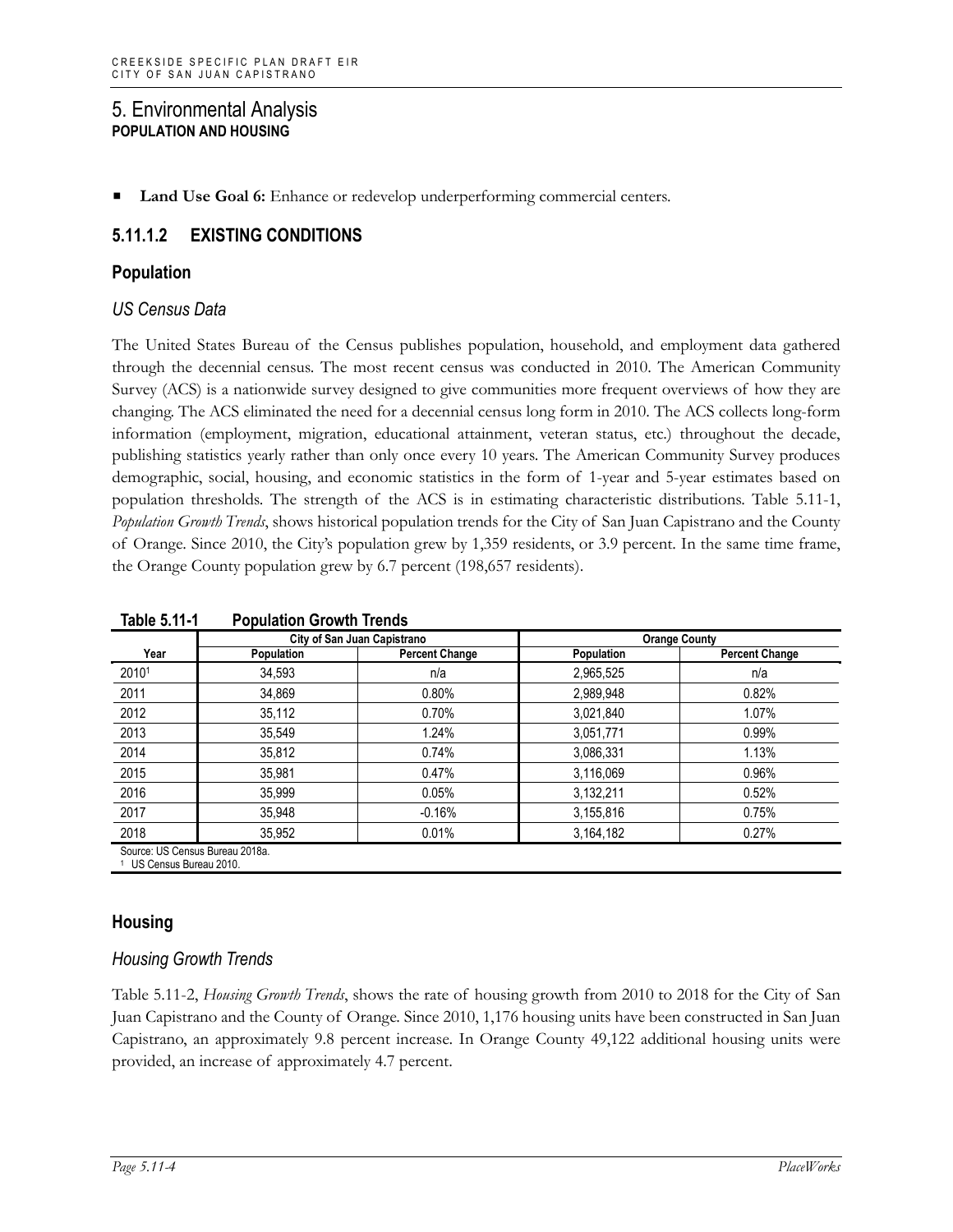|       | City of San Juan Capistrano |                       | <b>County of Orange</b> |                       |
|-------|-----------------------------|-----------------------|-------------------------|-----------------------|
| Year  | <b>Housing Units</b>        | <b>Percent Change</b> | <b>Housing Units</b>    | <b>Percent Change</b> |
| 20101 | 11,940                      | n/a                   | 1,042,254               | n/a                   |
| 2011  | 12,021                      | 0.68%                 | 1,046,323               | 0.39%                 |
| 2012  | 12,165                      | 1.2%                  | 1,049,031               | 0.26%                 |
| 2013  | 12,048                      | $-0.96%$              | 1,052,959               | 0.37%                 |
| 2014  | 12,302                      | 2.1%                  | 1,058,466               | 0.52%                 |
| 2015  | 12,520                      | 1.7%                  | 1,064,642               | 0.58%                 |
| 2016  | 12,498                      | $-0.18$               | 1,072,121               | 0.70%                 |
| 2017  | 12,905                      | 3.26%                 | 1,081,701               | 0.89%                 |
| 2018  | 13,116                      | 1.6%                  | 1,091,376               | 0.89%                 |

**Table 5.11-2 Housing Growth Trends**

1 2010 Census.

#### *Regional Housing Needs Assessment*

As shown in Table 5.11-3, *City of San Juan Capistrano 2014–2021 Regional Housing Needs Assessment*, San Juan Capistrano's RHNA allocation for the 2014–2021 planning period is 638 units. This number was calculated by SCAG based on the city's share of the region's employment growth, migration and immigration trends, and birth rates.

| Table 5.11-3<br>City of San Juan Capistrano 2014–2021 Regional Housing Needs Assessment |
|-----------------------------------------------------------------------------------------|
|-----------------------------------------------------------------------------------------|

| Income Category (% of County AMI <sup>1</sup> )      | <b>Number of Units</b> | Percentage |  |  |  |  |
|------------------------------------------------------|------------------------|------------|--|--|--|--|
| Extremely/Very Low Income (50% or less) <sup>2</sup> | 147                    | 23%        |  |  |  |  |
| Low (51% to 80%)                                     | 104                    | 16%        |  |  |  |  |
| Moderate (81% to 120%)                               | 120                    | 19%        |  |  |  |  |
| Above Moderate (Over 120%)                           | 267                    | 42%        |  |  |  |  |
| <b>Total</b>                                         | 638                    | 100%       |  |  |  |  |
| Source: City of San Juan Canistrano 2017 (revised)   |                        |            |  |  |  |  |

Source**:** City of San Juan Capistrano 2017 (revised).

1 AMI = Area Median Income

<sup>2</sup> An estimated half of the city's 147 very low income housing needs (74 units) are for extremely low income households earning less than 30% AMI

The City's Housing Element planned for 638 new housing units for the City during the 2014-2021 planning period as determined by the RHNA allocation. According to the 5th Cycle Annual Progress Report Permit Summary from HCD, the City permitted 443 housing units as of 2018 (0 extremely and very low income units; 2 low income units; 26 moderate income units; and 415 above moderate income units) (HCD 2019).

It should be noted that the Proposed Project is anticipated to start rough grading by May 2021 after demolishing the existing development, and it would complete construction by 2024. Therefore, the Proposed Project is not within SCAG's current cycle. SCAG's 6th Cycle RHNA allocation for the 2021–2029 period is currently being developed, and the 6th Cycle Final RHNA Plan is scheduled for adoption October 1, 2020 (SCAG 2020a).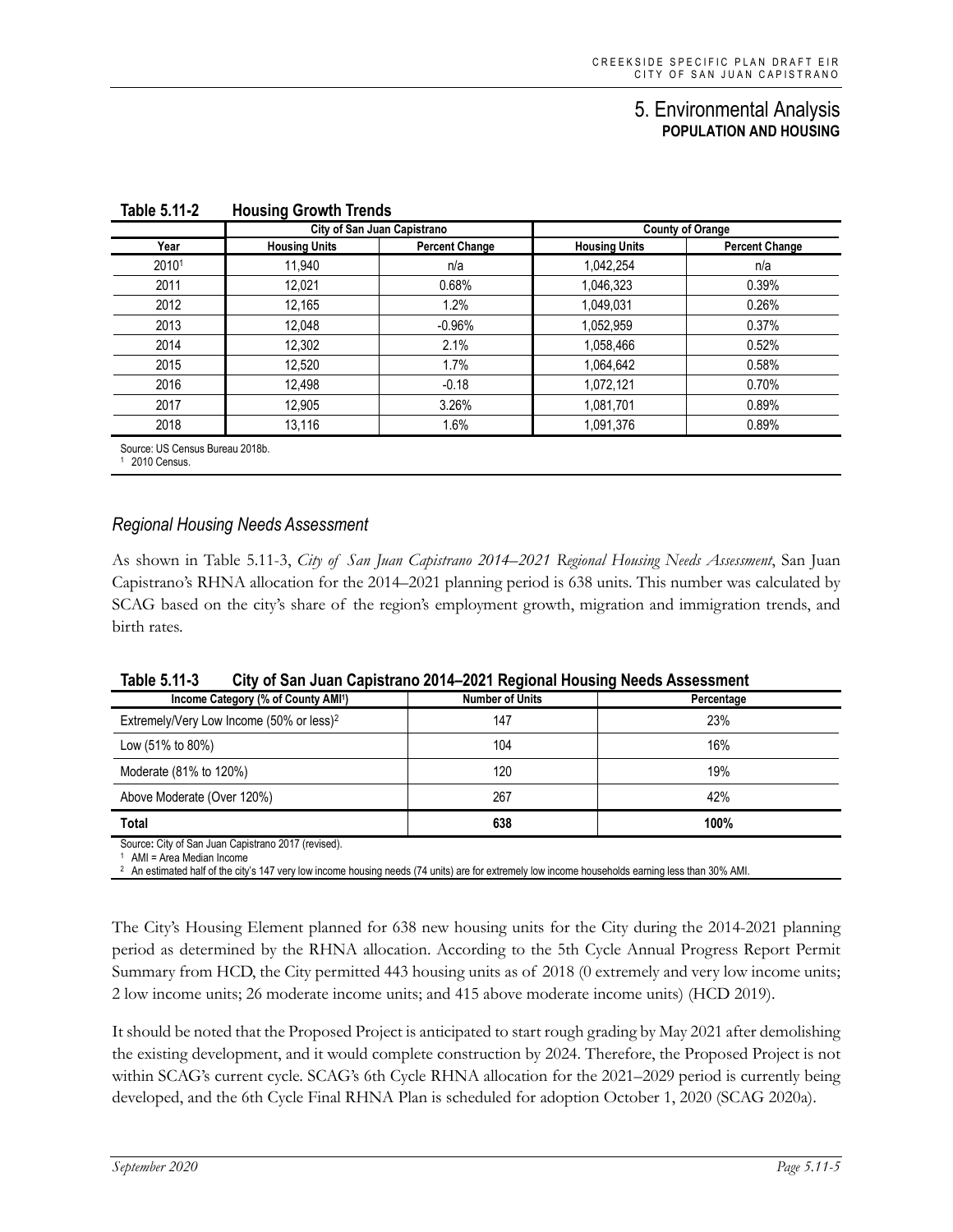## **Employment**

#### *Employment Trends*

According to the California Employment Development Department, the growth rate of employment in San Juan Capistrano increased throughout 2010 to 2017. The city's employment and annual percentage changes are shown in Table 5.11-4, *City of San Juan Capistrano Employment Trends*.

|       | City of San Juan Capistrano |                       |  |  |  |
|-------|-----------------------------|-----------------------|--|--|--|
| Year  | <b>Employment (persons)</b> | <b>Percent Change</b> |  |  |  |
| 2010  | 15,100                      | N/A                   |  |  |  |
| 2011  | 15,300                      | 1.32%                 |  |  |  |
| 2012  | 15,600                      | 1.96%                 |  |  |  |
| 2013  | 15,900                      | 1.92%                 |  |  |  |
| 2014  | 16,200                      | 1.89%                 |  |  |  |
| 2015  | 16,500                      | 1.85%                 |  |  |  |
| 2016  | 16,600                      | 0.61%                 |  |  |  |
| 2017  | 16,600                      | $0.00\%$              |  |  |  |
| 2018  | 16,900                      | 1.81%                 |  |  |  |
| 20191 | 17,000                      | 0.59%                 |  |  |  |

**Table 5.11-4 City of San Juan Capistrano Employment Trends**

## *Existing Employment*

Table 5.11-5, *City of San Juan Capistrano: Industry by Occupation,* shows the city's total workforce by occupation and industry between 2014 and 2018. According to the estimates of the US Census, the city had an employed civilian labor force (16 years and older) of 16,343 between 2014 and 2018. The three largest occupational categories during period were educational services, and health care and social assistance; professional, scientific, and management, and administrative and waste management services; and arts, entertainment, and recreation, and accommodation and food services.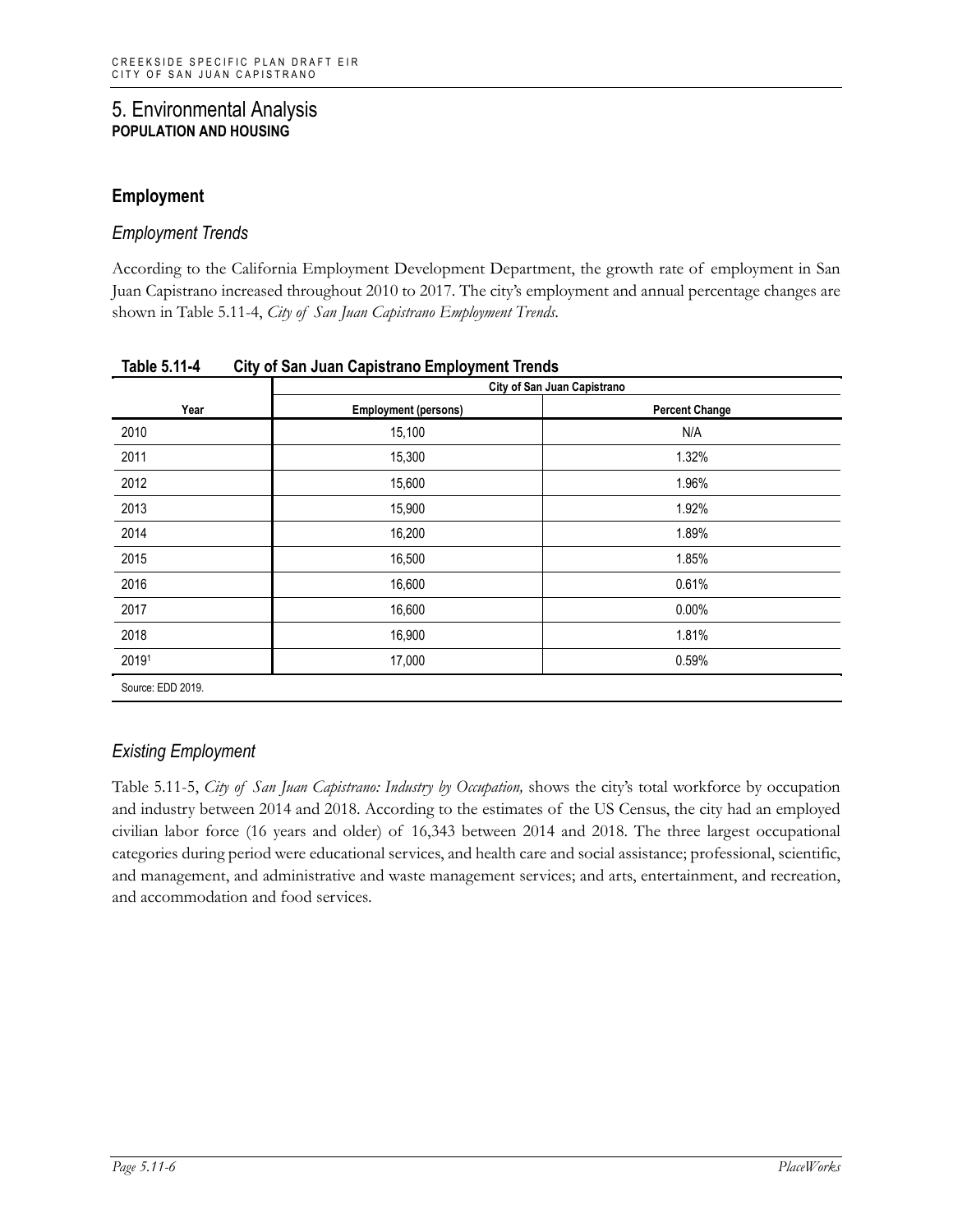| Industry/Occupation                                                               | <b>Number</b> | Percent |
|-----------------------------------------------------------------------------------|---------------|---------|
| Agriculture, forestry, fishing and hunting, and mining                            | 200           | 1.22%   |
| Construction                                                                      | 1,423         | 8.71%   |
| Manufacturing                                                                     | 1,155         | 7.07%   |
| <b>Wholesale Trade</b>                                                            | 469           | 2.87%   |
| Retail trade                                                                      | 1,782         | 10.9%   |
| Transportation and warehousing, and utilities                                     | 398           | 2.44%   |
| Information                                                                       | 455           | 2.78%   |
| Finance and insurance, and real estate and rental and leasing                     | 1,174         | 7.2%    |
| Professional, scientific, and management, and administrative and waste management | 2,646         | 16.2%   |
| Educational services, and health care and social assistance                       | 2,951         | 18.1%   |
| Arts, entertainment, and recreation, and accommodation and food services          | 2,268         | 13.9%   |
| Other services, except public administration                                      | 1,134         | 6.94%   |
| Public administration                                                             | 288           | 1.76%   |
| Total                                                                             | 16,343        | 100%    |
| Source: US Census Bureau 2018c.                                                   |               |         |

#### **Table 5.11-5 City of San Juan Capistrano: Industry by Occupation**

Note: Numbers of employees were rounded up to the nearest whole number. Percentages were rounded to the nearest hundredth. Employment figures count civilian employees 16 years and older.

### **Growth Projections**

SCAG undertakes comprehensive regional planning with an emphasis on transportation. The RTP/SCS provides projections of population, households, and total employment for the city. While Connect SoCal (2020- 2045 RTP/SCS) has not been fully adopted, it has been adopted for Federal transportation conformity purposes and provides the most up-to-date growth projections. It is also expected to be fully adopted in September 2020. Therefore, growth projections from Connect SoCal (2020-2045 RTP/SCS) were used in this section and not the 2016-2040 RTP/SCS. Connect SoCal 2020-2045 RTP/SCS) is a long-range visioning plan that balances future mobility and housing needs with economic, environmental and public health goals. Connect SoCal embodies a collective vision for the region's future and is developed with input from local governments, county transportation commissions (CTCs), tribal governments, non-profit organizations, businesses and local stakeholders within the counties of Imperial, Los Angeles, Orange, Riverside, San Bernardino and Ventura. Based on the city's share of California's and the region's employment growth, migration and immigration trends, and birth rates, SCAG projects the population, housing, and employment will grow at an increasing rate in San Juan Capistrano. These projections are summarized in Table 5.11-6, *SCAG Growth Projections for the City of San Juan Capistrano*.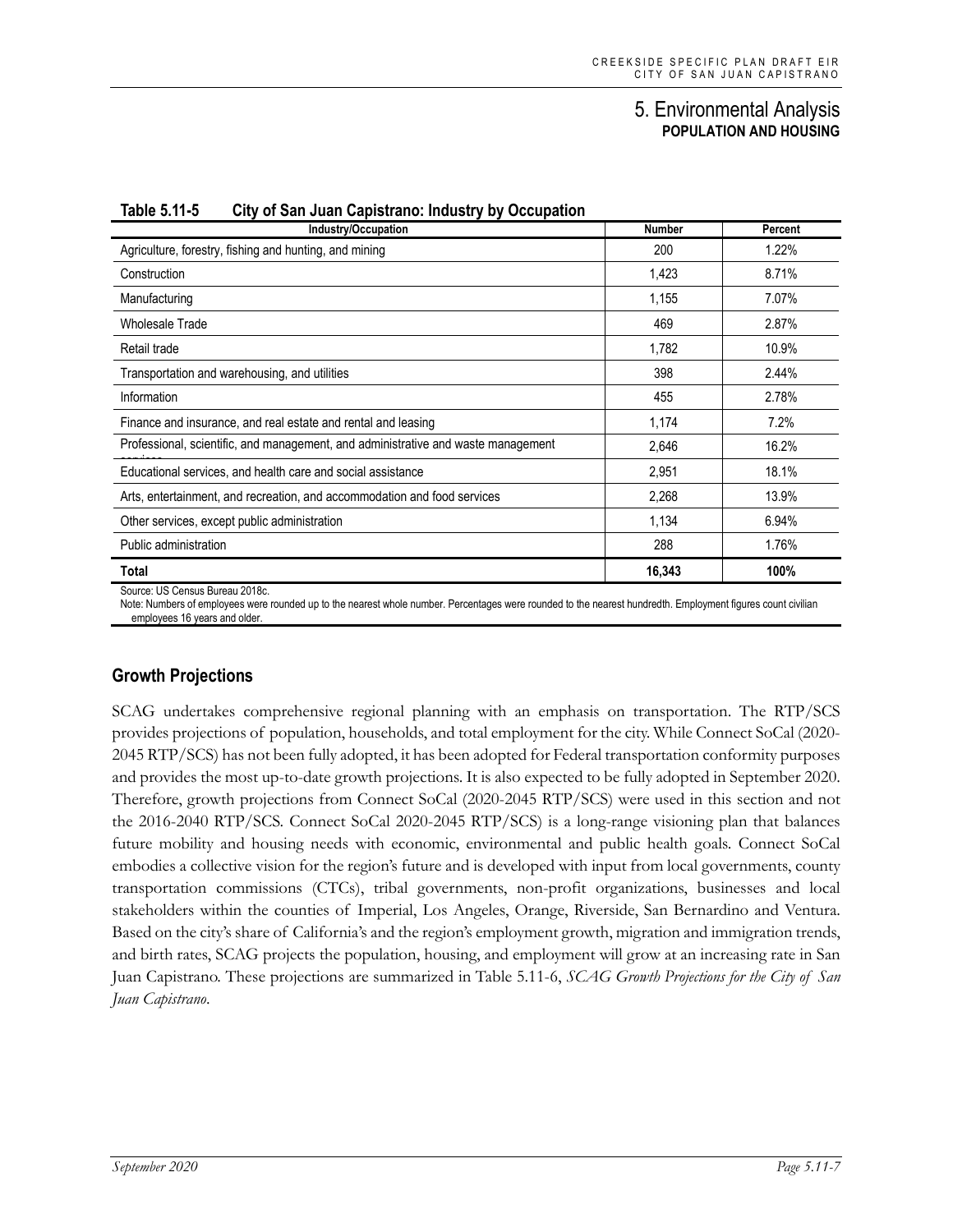|                            | 2016   | 2045   |
|----------------------------|--------|--------|
| Population                 | 36,100 | 41,900 |
| Households                 | 11,600 | 13,400 |
| Housing Units <sup>1</sup> | 12.180 | 14.070 |
| Employment                 | 17,200 | 19,200 |
| Jobs-Housing Ratio         | 1.41   | 1.36   |
| $0.00000$ $0.00000$        |        |        |

| Table 5.11-6 |  |  | SCAG Growth Projections for the City of San Juan Capistrano |
|--------------|--|--|-------------------------------------------------------------|
|--------------|--|--|-------------------------------------------------------------|

**Source:** SCAG 2020b.

 $1$  Housing units in SCAG projections are estimated based on number of households and a healthy vacancy rate of 5 percent.

#### **Jobs-Housing Ratio**

The jobs-housing ratio is a general measure of the number of jobs versus housing in a defined geographic area, without regard to economic constraints or individual preferences. The jobs-housing ratio—as well as the type of jobs versus the price of housing—has implications for mobility, air quality, and the distribution of tax revenues. A project's effect on the jobs-housing ratio is one indicator of how it will affect growth and quality of life in the project area. SCAG applies the jobs-housing ratio at the regional and subregional levels in order to analyze the fit between jobs, housing, and infrastructure. A main focus of SCAG's regional planning efforts has been to improve this balance; however, jobs-housing goals and ratios are only advisory. There is no ideal jobs-housing ratio adopted in state, regional, or city policies. The American Planning Association (APA) is an authoritative resource for community planning best practices, including recommendations for assessing jobshousing ratios. Although APA recognizes that an ideal jobs-housing ratio will vary across jurisdictions, its recommended target is 1.5, with a recommended range of 1.3 to 1.7 (Weltz 2003).

As shown in Table 5.11-6, based on SCAG's growth projections, the City is projected to be a somewhat balanced community, with the jobs-housing ratio ranging from 1.41 to 1.36, close to the recommended range of 1.3.

# **5.11.2 Thresholds of Significance**

According to Appendix G of the CEQA Guidelines, a project would normally have a significant effect on the environment if the project would:

- P-1 Induce substantial unplanned population growth in an area, either directly (for example, by proposing new homes and businesses) or indirectly (for example, through extension of roads or other infrastructure).
- P-2 Displace substantial numbers of existing people or housing, necessitating the construction of replacement housing elsewhere.

The Initial Study, included as Appendix A, substantiates that impacts associated with the following threshold would be less than significant:

Threshold P-2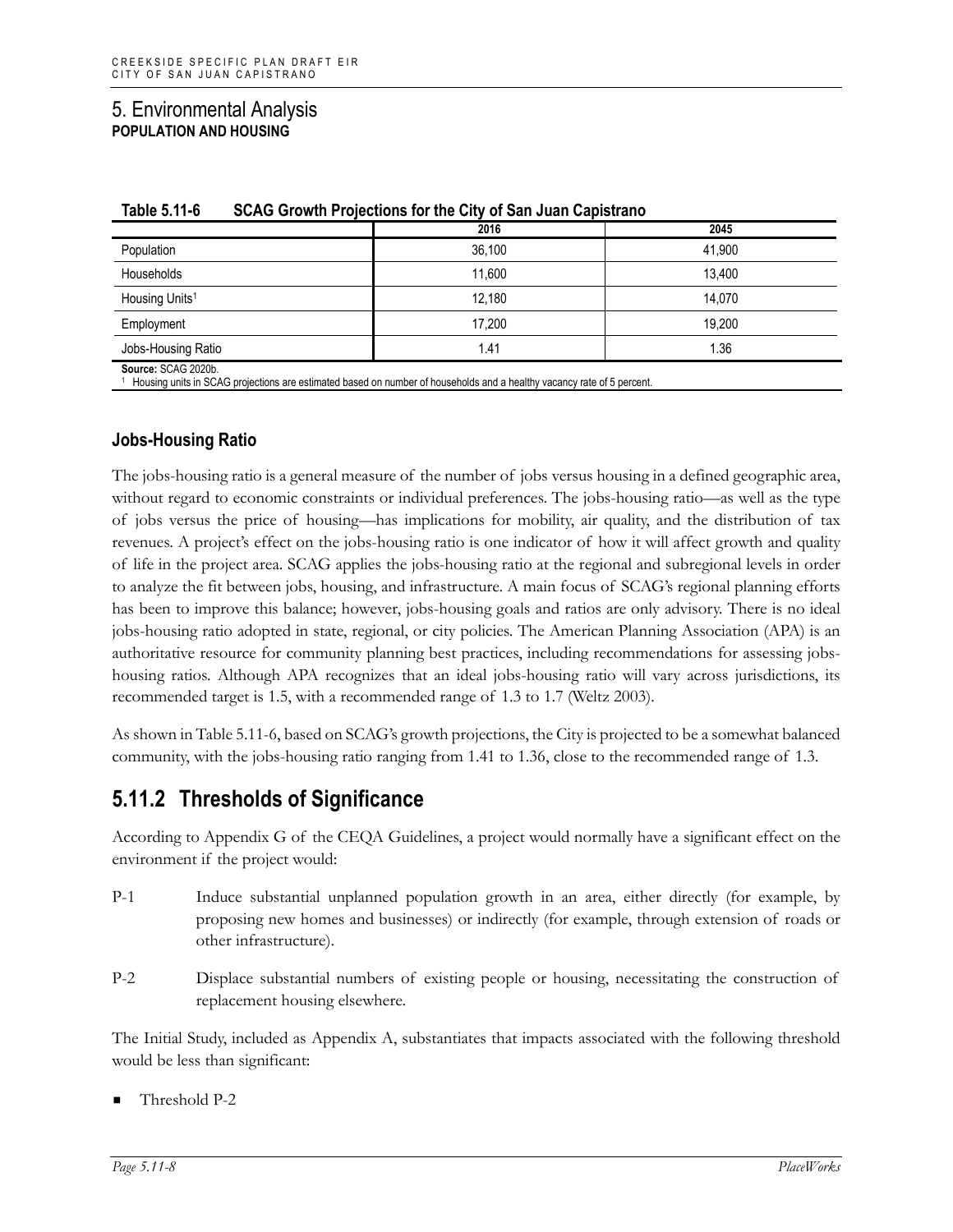This impact will not be addressed in the following analysis.

# **5.11.3 Plans, Programs, and Policies**

No existing regulations are applicable to population and housing impacts of the Proposed Project.

## **5.11.4 Environmental Impacts**

### **5.11.4.1 IMPACT ANALYSIS**

The following impact analysis addresses thresholds of significance for which the Initial Study disclosed potentially significant impacts. The applicable thresholds are identified in brackets after the impact statement.

#### **Impact 5.11-1: The Proposed Project would not induce substantial unplanned population growth in an area, either directly (for example, by proposing new homes and businesses) or indirectly (for example, through extension of roads or other infrastructure). [Threshold P-1]**

#### **Construction**

During construction, contractors and laborers would be necessary, creating temporary employment. The construction is anticipated to last approximately 3 years and 5 months. Considering the size of the project, the City expects that the supply of general construction labor would be available from the local and regional labor pool, and they would commute to the Project Site. The project would not result in a long-term increase in employment from short-term construction activities, and construction of additional housing for construction workers would not be necessary. No additional infrastructure construction would be provided. Therefore, the Proposed Project would not directly or indirectly induce substantial population growth in the project area during construction.

#### **Operation**

#### *Population*

Assuming an average of 3.09 residents per unit, based on the Department of Finance's May 2019 estimates, the proposed 188 units would result in a population increase of 581 residents (DOF 2019). The current population in the City is 35,952 residents, so the existing plus project population is projected to be 36,533, or an increase of 1.6 percent from the existing population. As shown in Table 5.11-7, *Estimated Population and Housing Growth Trend Summary (2018–2045)*, SCAG forecasts that the city's population would increase from 35,952 in 2018 to 41,900 by 2045, an increase of 5,948 residents, or 14.2 percent. The proposed 188 units would result in a total population increase of 581 , or 1.6 percent to 36,533. Therefore, the projected population increase would be within the projected 16.5 percent increase by 2045, and the Proposed Project is within SCAG's population growth forecast. Population impacts would be less than significant.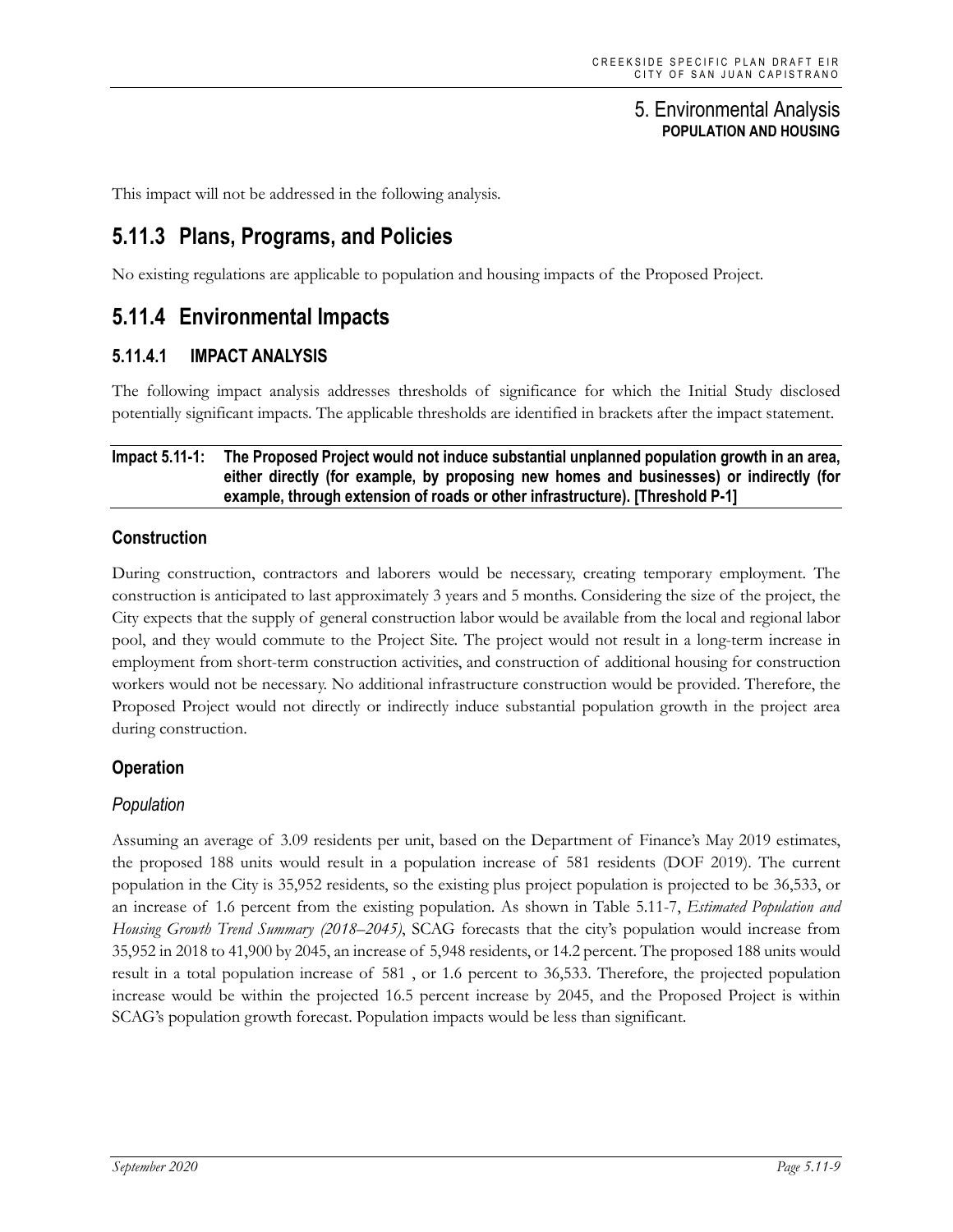| .                      |                     |                                 |                                                    |                              |                       |                             |
|------------------------|---------------------|---------------------------------|----------------------------------------------------|------------------------------|-----------------------|-----------------------------|
| Existing<br>$(2018)^1$ | Proposed<br>Project | <b>Existing Plus</b><br>Project | % Change<br>(2018–Existing<br><b>Plus Project)</b> | <b>Buildout Year</b><br>2045 | Change<br>(2018—2045) | % Change<br>$(2018 - 2045)$ |
| 35.952                 | 581                 | 36.533                          | 1.6%                                               | 41.900                       | 5.948                 | 16.5%                       |
| 13.116                 | 188                 | 13.304                          | 1.4%                                               | 14.070                       | 954                   | 7.3%                        |
| 16.343                 |                     | 16.343                          | 0%                                                 | 19.200                       | 2.857                 | 17.5%                       |
| 1.25                   | n/a                 | 1.23                            | $\overline{\phantom{m}}$                           | 1.36                         | --                    | --                          |
|                        |                     |                                 |                                                    |                              |                       |                             |

| Table 5.11-7 | <b>Estimated Population Housing Growth Trend Summary (2018-2045)</b> |  |  |
|--------------|----------------------------------------------------------------------|--|--|
|              |                                                                      |  |  |

**Source:** SCAG 2020b. Census 2018

<sup>2</sup> Housing units in SCAG projections are estimated based on number of households and a healthy vacancy rate of 5 percent

### *Housing*

As shown in Table 5.11-7, SCAG projected that the city's housing would increase by 954 units from 2018 to 2045, an increase of 7.3 percent, from 13,116 units to 14,070 units. There are currently 13,116 housing units in the City. The Proposed Project would increase the housing units in the city by 188 units, for an overall total of 13,304 units, an increase of 1.4 percent from 2018. Therefore, the Proposed Project is within the SCAG's housing growth forecast for the city, and impacts would not be significant.

### *Jobs-Housing Ratio*

The City currently has a jobs-housing ratio of 1.25 and is projected to have a ratio of 1.36 by 2045, which is within the recommended range of 1.3 to 1.7 by the APA. As shown in Table 5.11-7, the Proposed Project is consistent with the growth projections for the City and would not impact the City's projected jobs-housing ratio of 1.36. In addition, the units would be owner-occupied units comprised of 107 single-family units (comprised of cottage lots and traditional lots) and 81 attached townhome units. According to Census data, the homeowner vacancy rates for the past five years (2014–2018) ranged from 0.1 to 0.8, indicating that city does not have an adequate supply of owner-occupied units. The Proposed Project would directly increase the number of housing units in the City, but the increase would meet the current demand for owner-occupied units in the city, and the impacts would not be considered significant.

*Level of Significance Before Mitigation:* Less than significant impact.

# **5.11.5 Cumulative Impacts**

The area considered for cumulative impacts is the City of San Juan Capistrano. Impacts are analyzed using SCAG's 2020-2045 RTP/SCS Growth Forecast. As shown on Table 4-1, *Cumulative Projects List*, in Chapter 4 of this DEIR, cumulative development would result in 1,040 additional units. With the Proposed Project, a total of 1,228 units are anticipated, which exceeds SCAG's growth projection of 954 units by 274 units (22 percent). Although cumulative housing growth would exceed SCAG's projections for the City, this is considered a beneficial impact based on the State's on-going housing crisis. To address the current housing shortage,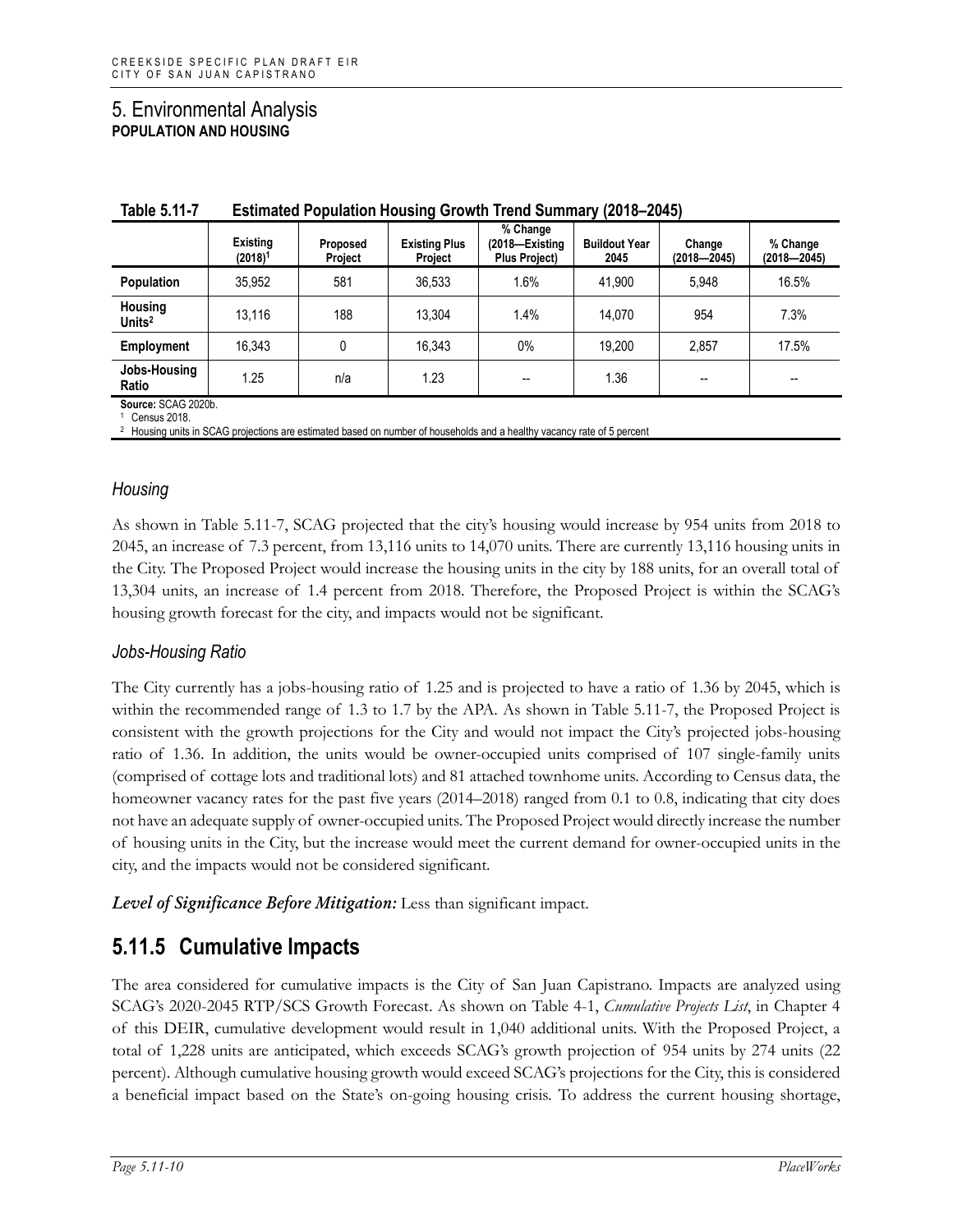Governor Newsom has called for the construction of 3.5 million new homes by 2025, or 500,000 per year. According to the California Department of Housing and Community Development, California's current housing challenges include:

- Not enough housing being built: During the last ten years, housing production averaged fewer than 80,000 new homes each year, and ongoing production continues to fall far below the projected need of 180,000 additional homes annually.
- Increased inequality and lack of opportunities: Lack of supply and rising costs are compounding growing inequality and limiting advancement opportunities for younger Californians. Without intervention, much of the new housing growth is expected to be focused in areas where fewer jobs are available to the families that live there.
- Too much of people's incomes going toward rent: The majority of Californian renters more than 3 million households — pay more than 30 percent of their income toward rent, and nearly one-third — more than 1.5 million households — pay more than 50 percent of their income toward rent.
- Fewer people becoming homeowners: Overall homeownership rates are at their lowest since the 1940s.
- Disproportionate number of Californians experiencing homelessness: California is home to 12 percent of the nation's population, but a disproportionate 22 percent of the nation's homeless population.
- Many people facing multiple, seemingly insurmountable barriers beyond just cost in trying to find an affordable place to live: For California's vulnerable populations, discrimination and inadequate accommodations for people with disabilities are worsening housing cost and affordability challenges.

The Proposed Project and the related projects in the City would assist the City, County, and State in addressing these challenges. In addition, the Proposed Project and the related projects would be required to be consistent with adopted state and city development standards, regulations, plans, and policies to minimize the physical impacts on the environment from the effect of population increase. Upon approval, the Proposed Project would increase the City's housing supply. Therefore, the Proposed Project combined with related projects would not result in cumulatively considerable impacts to population and housing.

# **5.11.6 Level of Significance Before Mitigation**

Upon implementation of regulatory requirements and standard conditions of approval, the following impacts would be less than significant: 5.11-1.

# **5.11.7 Mitigation Measures**

No mitigation measures are required.

# **5.11.8 Level of Significance After Mitigation**

Impacts would be less than significant.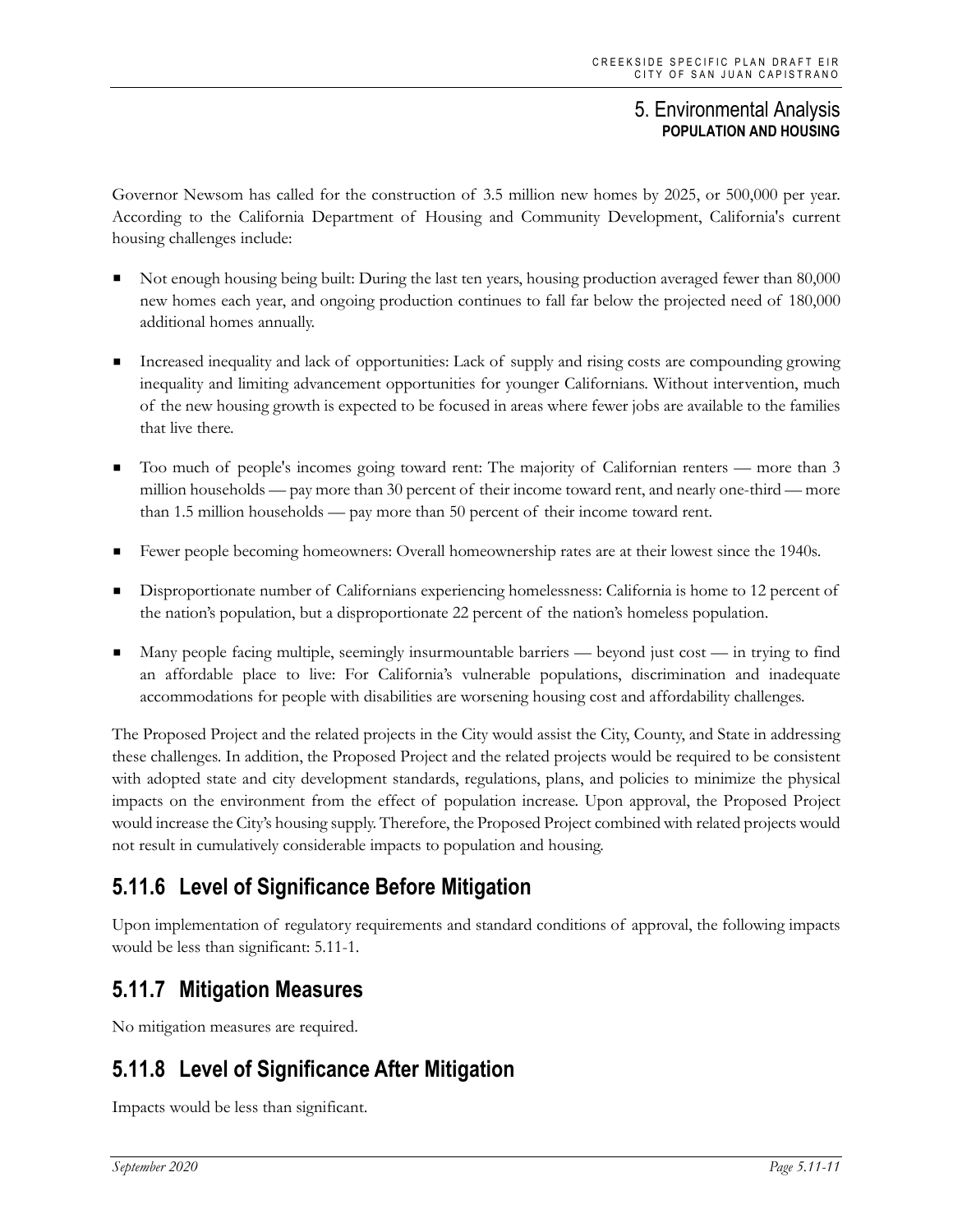# **5.11.9 References**

- California Department of Finance. (DOF). 2018. E-1 Population Estimates for Cities, Counties, and the State: January 1, 2017 and 2018. http://www.dof.ca.gov/Forecasting/Demographics/Estimates/  $E-1/$ .
- \_\_\_\_\_\_. 2019, May. E-5 Population and Housing Estimates for Cities, Counties, and the State, 2011-2019 with 2010 Census Benchmark, Table 2: E-5 City/County Population and Housing Estimates, 1/1/2019. http://www.dof.ca.gov/Forecasting/Demographics/Estimates/e-5/.
- EDD. 2019, October. Labor Force and Unemployment Rate for Cities and Census Designated Places, Labor Market Information Resources and Data, Cities and Census Designated Places by Individual County, Orange, October 2019 – Preliminary Data Not Seasonally Adjusted. https://www.labormarketinfo.edd.ca.gov/data/labor-force-and-unemployment-for-cities-and-censusareas.html.
- HCD. 2019, June 25 (updated). Housing Element Open Data Report, 5th Cycle Annual Progress Report Permit Summary (XLS).

\_\_\_\_\_\_. 2020, Addressing a Variety of Housing Challenges. https://www.hcd.ca.gov/policyresearch/housing-challenges.shtml (accessed July 23, 2020).

- San Juan Capistrano, City of. 2017, September 19. City of San Juan Capistrano General Plan Housing Element.
- Southern California Association of Governments (SCAG). 2020a, May 7. 6th RHNA Cycle Appeals Procedures. .
	- \_\_\_\_\_\_. 2020b, May 7. SoCal Plan, Demographics & Growth Forecast. https://www.connectsocal.org/Pages/Connect-SoCal-Final-Plan.aspx
- \_\_\_\_\_\_. 2016a, April 7. Final 2016–2040 Regional Transportation Plan/Sustainable Communities Strategy (RTP/SCS): A Plan for Mobility, Accessibility, Sustainability, and a High Quality of Life. http://scagrtpscs.net/Pages/FINAL2016RTPSCS.aspx.
- \_\_\_\_\_\_. 2016b. 2016–2040 RTP/SCS Final Growth Forecast by Jurisdiction. http://www.scag.ca.gov/Documents/2016\_2040RTPSCS\_FinalGrowthForecastbyJurisdiction.pdf.
- US Census Bureau. 2010. 2010 Census. https://factfinder.census.gov/faces/nav/jsf/pages/community\_facts.xhtml.
	- \_\_\_\_\_\_. 2018a. 2018 American Community Survey, Demographic and Housing Estimates, 5-Year Estimates. DP05.

https://data.census.gov/cedsci/table?q=san%20juan%20capistrano%20california%20population&g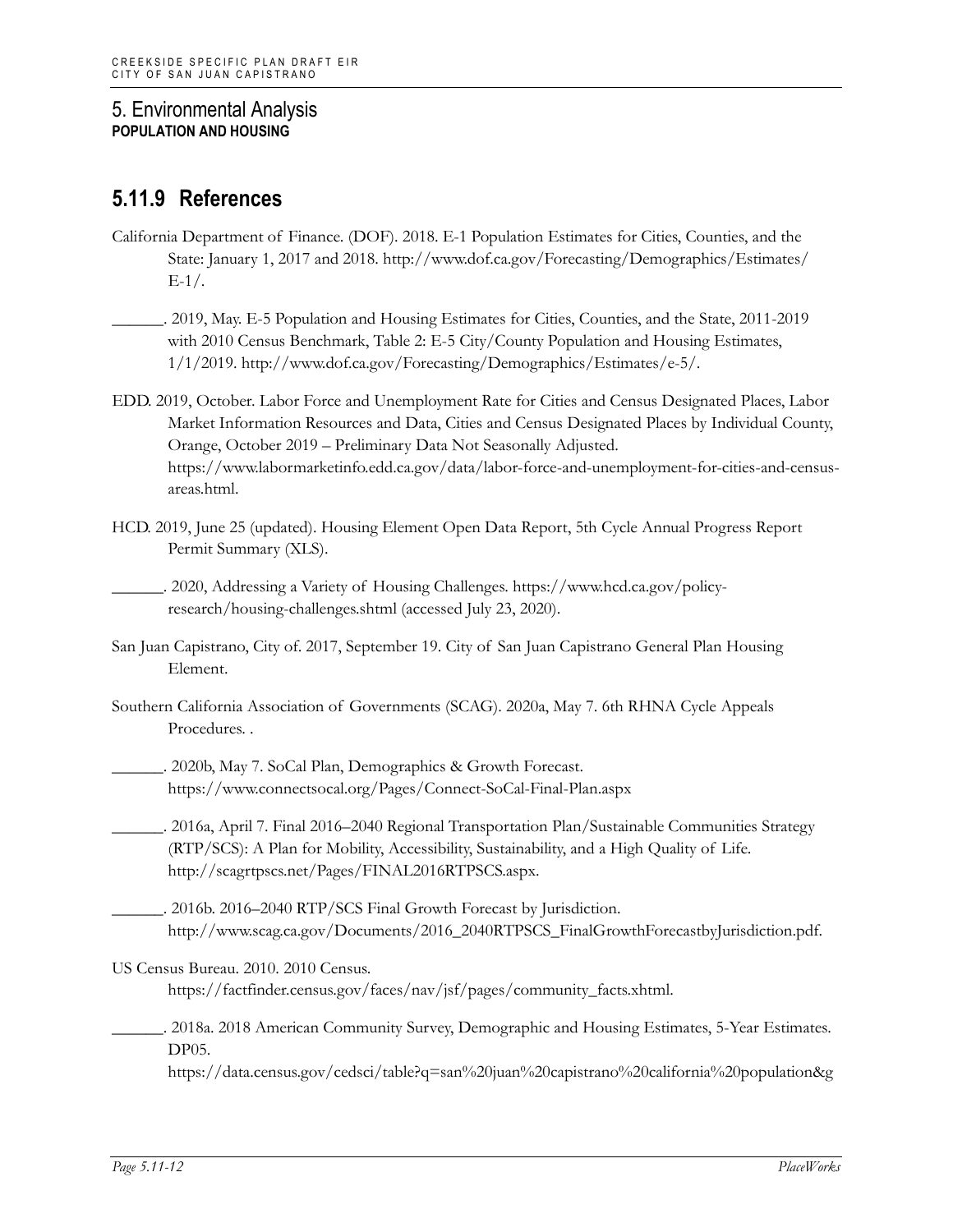=1600000US0668028&hidePreview=false&tid=ACSDP5Y2018.DP05&vintage=2018&layer=VT\_20 18\_160\_00\_PY\_D1&cid=DP05\_0001E

\_\_\_\_\_\_. 2018b. 2018 American Community Survey, Selected Housing Characteristics, 5-Year Estimates. DP04.

https://data.census.gov/cedsci/table?q=housing%20san%20juan%20capistrano&g=1600000US066 8028&tid=ACSDP5Y2018.DP04&t=Housing&layer=VT\_2018\_160\_00\_PY\_D1

. 2018c. 2018 American Community Survey, Industry by Occupation for the Civilian Employed Population 16 Years and Over, 5-Year Estimates. S2405. https://data.census.gov/cedsci/table?q=S2405%20san%20juan%20capistrano&g=1600000US06680 28&tid=ACSST5Y2018.S2405

Weltz, Jerry. 2003. Jobs-Housing Balance. Planning Advisory Service Report Number 516. American Planning Association.